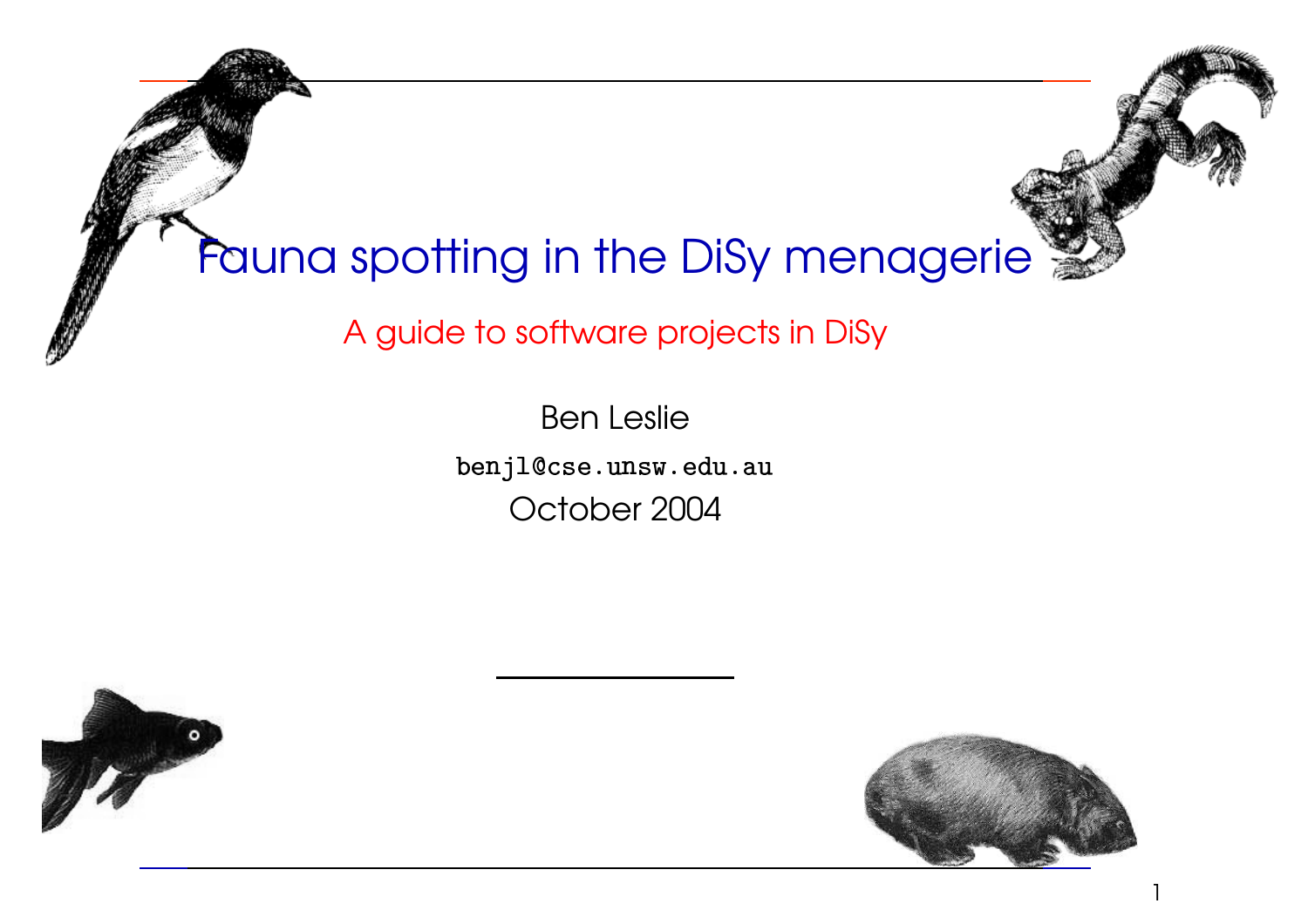SOFTWARE PROJECTS

#### Kenge

- → Libraries: data structures, drivers, libc, L4 convenience libraries
- → Build system: generate boot images for different platforms  $\ddot{\phantom{a}}$
- → Tools: dite, Magpie IDL compiler, dd\_ds1.py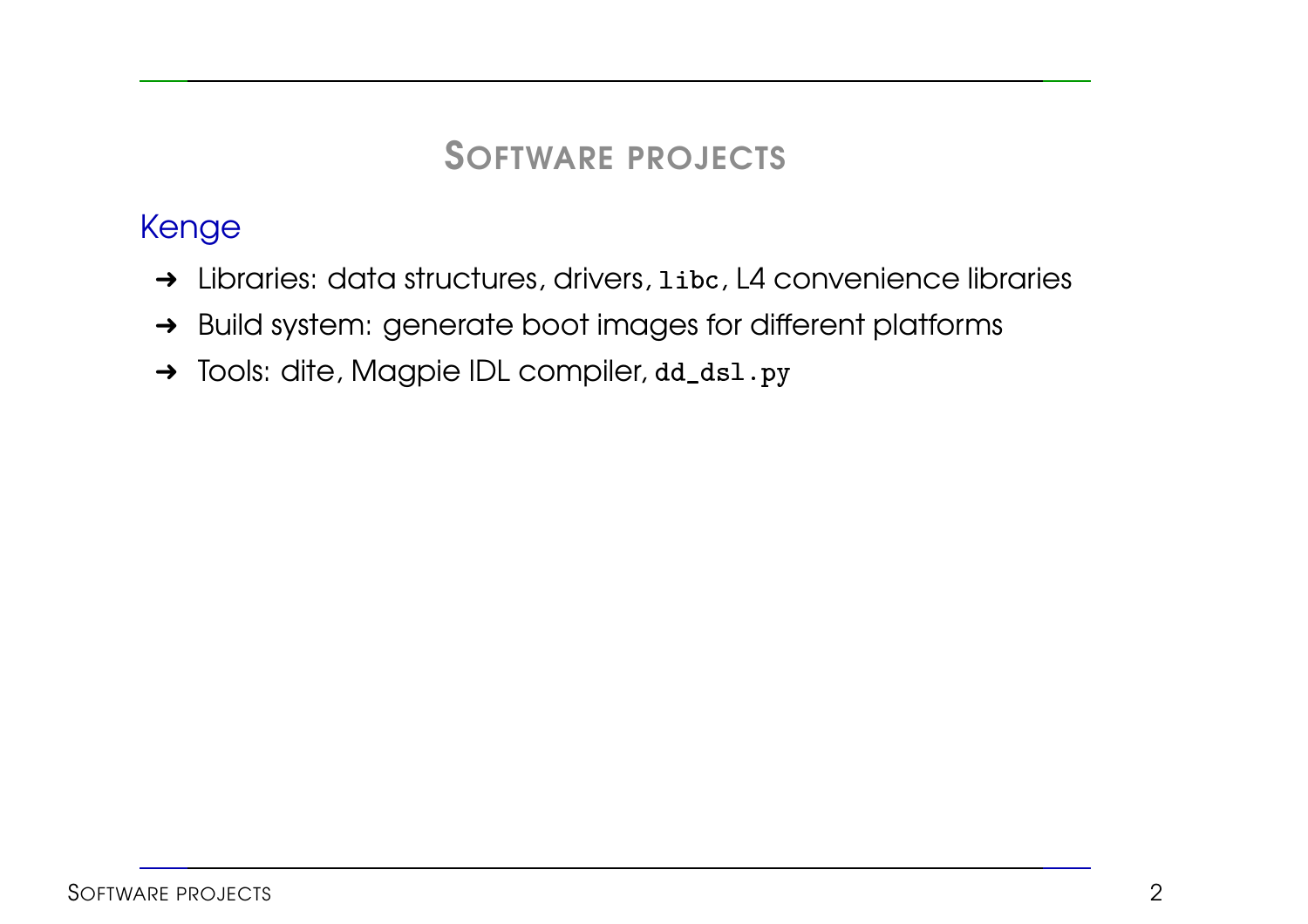#### SOFTWARE PROJECTS

#### Kenge

- → Libraries: data structures, drivers, libc, L4 convenience libraries
- → Build system: generate boot images for different platforms  $\ddot{\phantom{a}}$
- → Tools: dite, Magpie IDL compiler, dd\_ds1.py

#### Iguana

- → An L4 based OS "personality"
- **→** Designed for embedded systems
- **→** Designed for running legacy systems
- **→ Mungi derivative**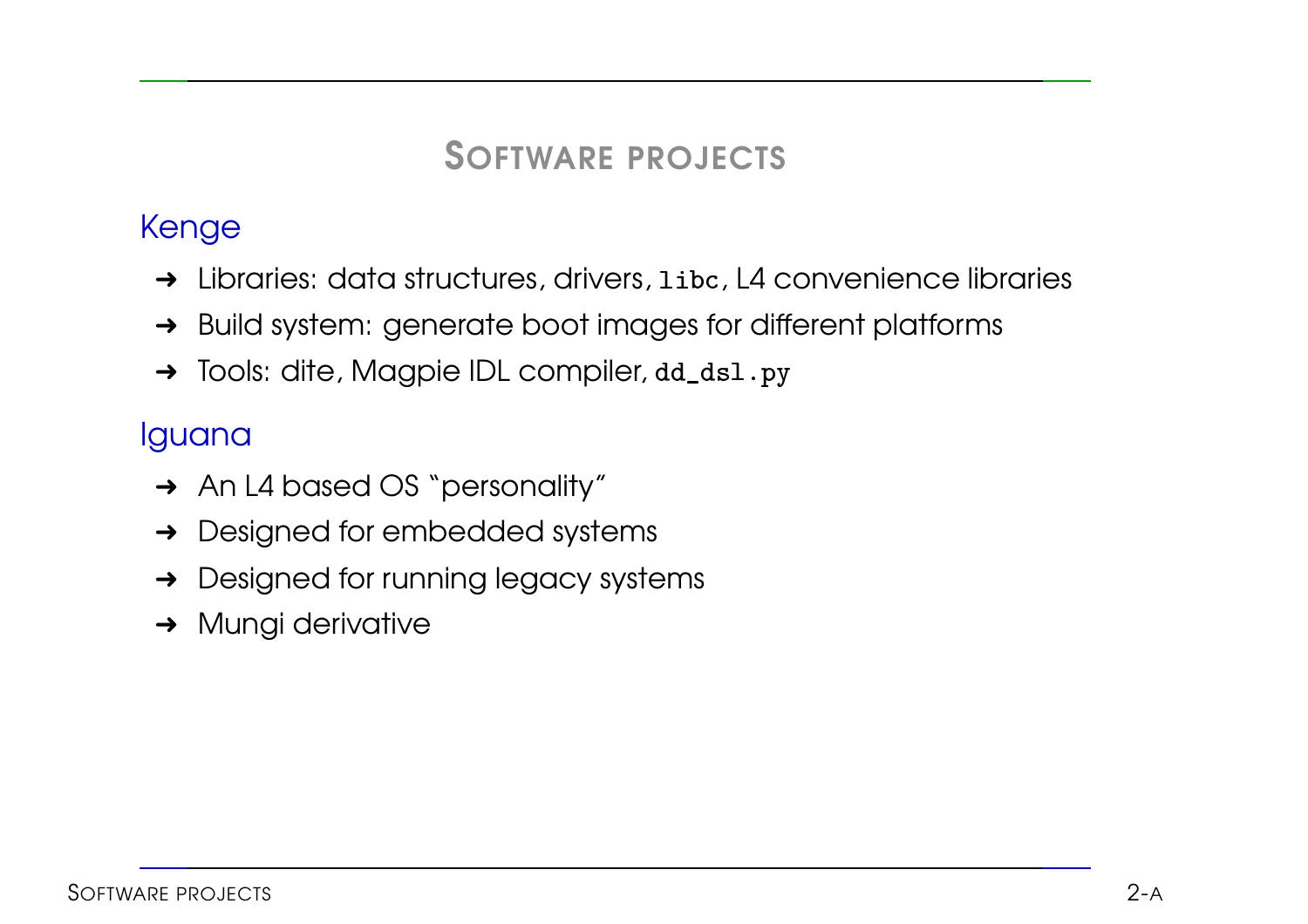#### SOFTWARE PROJECTS

#### Kenge

- → Libraries: data structures, drivers, libc, L4 convenience libraries
- → Build system: generate boot images for different platforms  $\ddot{\phantom{a}}$
- $\rightarrow$  Tools: dite, Magpie IDL compiler,  $dd\_ds1.py$

#### Iguana

- **→** An L4 based OS "personality"
- **→** Designed for embedded systems
- **→** Designed for running legacy systems
- **→ Mungi derivative**

#### **Wombat**

- → An port of Linux 2.6 to Iguana
- **→** Portable approach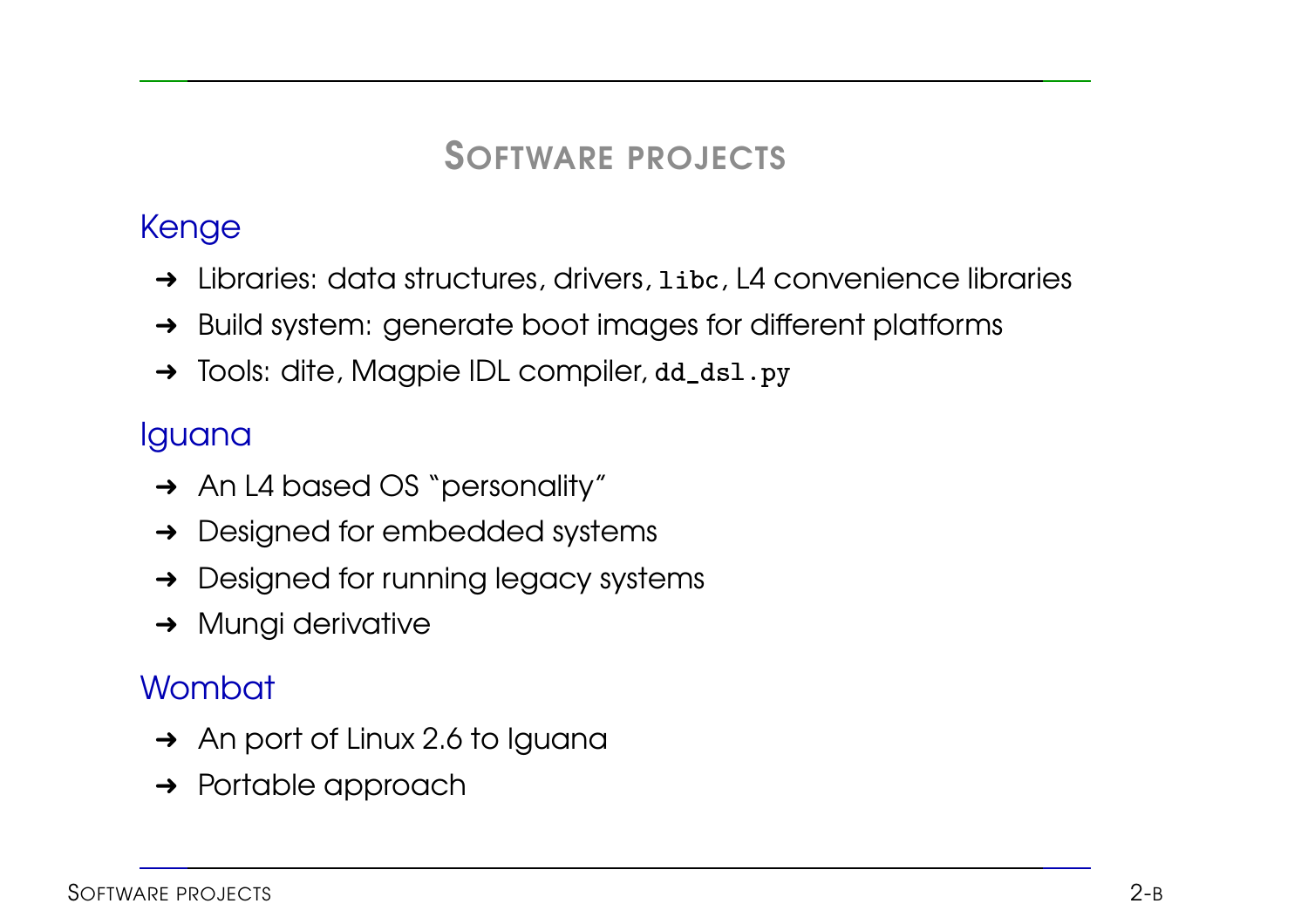# IGUANA

This will be a *brief* overview of Iguana

More info: http://www.disy.cse.unsw.edu.au/Iguana/

### Why??

- → Started as an idea on the bus back from Linux.conf.au 2004
- → Further developed due to customer desire to run Wombat next to proprietary software.
- **→** Primarily engineering not research

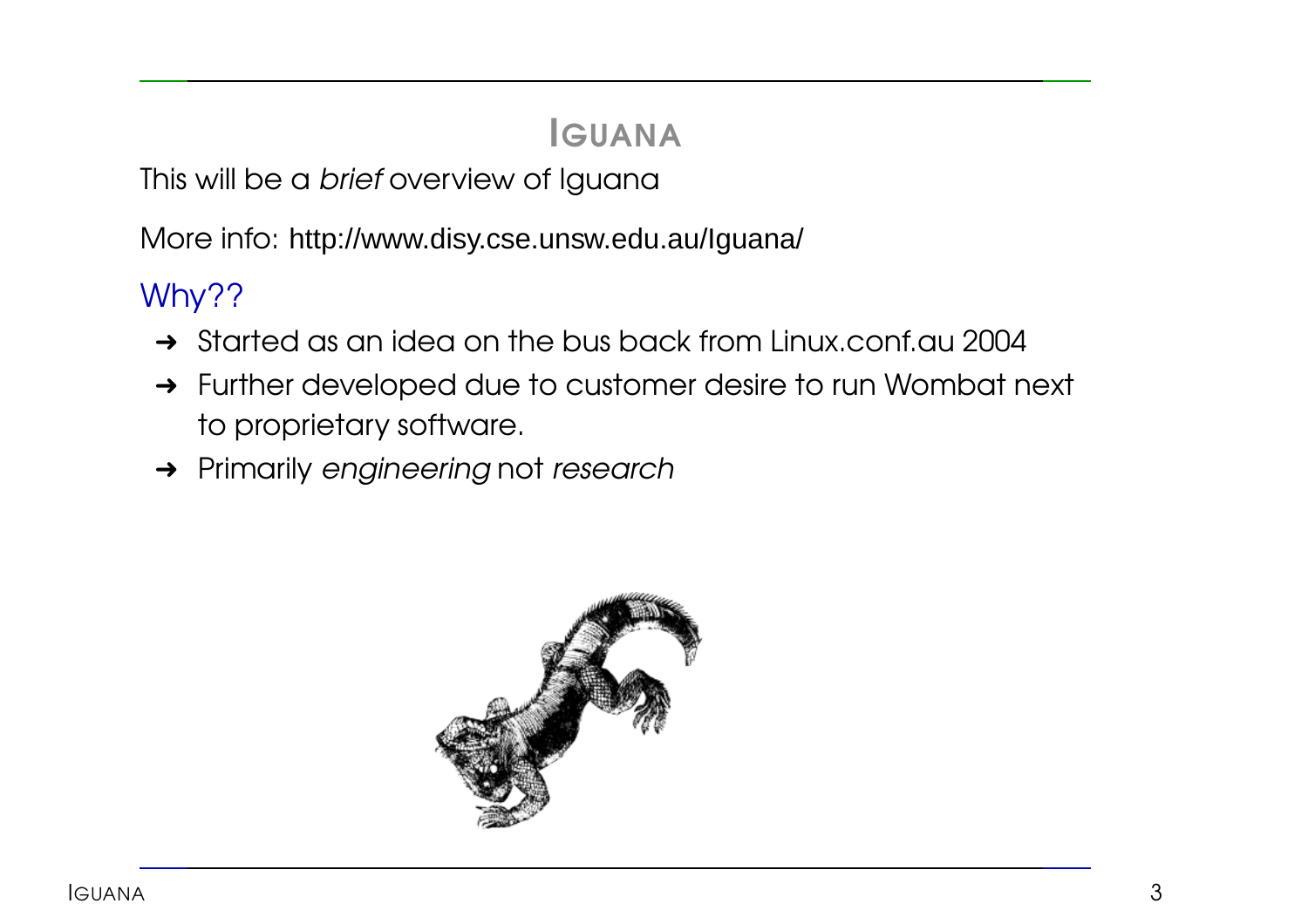# IGUANA

This will be a *brief* overview of Iguana

More info: http://www.disy.cse.unsw.edu.au/Iguana/

### Why??

- → Started as an idea on the bus back from Linux.conf.au 2004
- **→** Further developed due to customer desire to run Wombat next to proprietary software.
- **→** Primarily engineering not research

#### What does Iguana provide?

- $\rightarrow$  Convenient way of using L4 primitives
- **→** A flexible capability based framework for protection
- **→** Virtual memory management
- **→** Support for user level components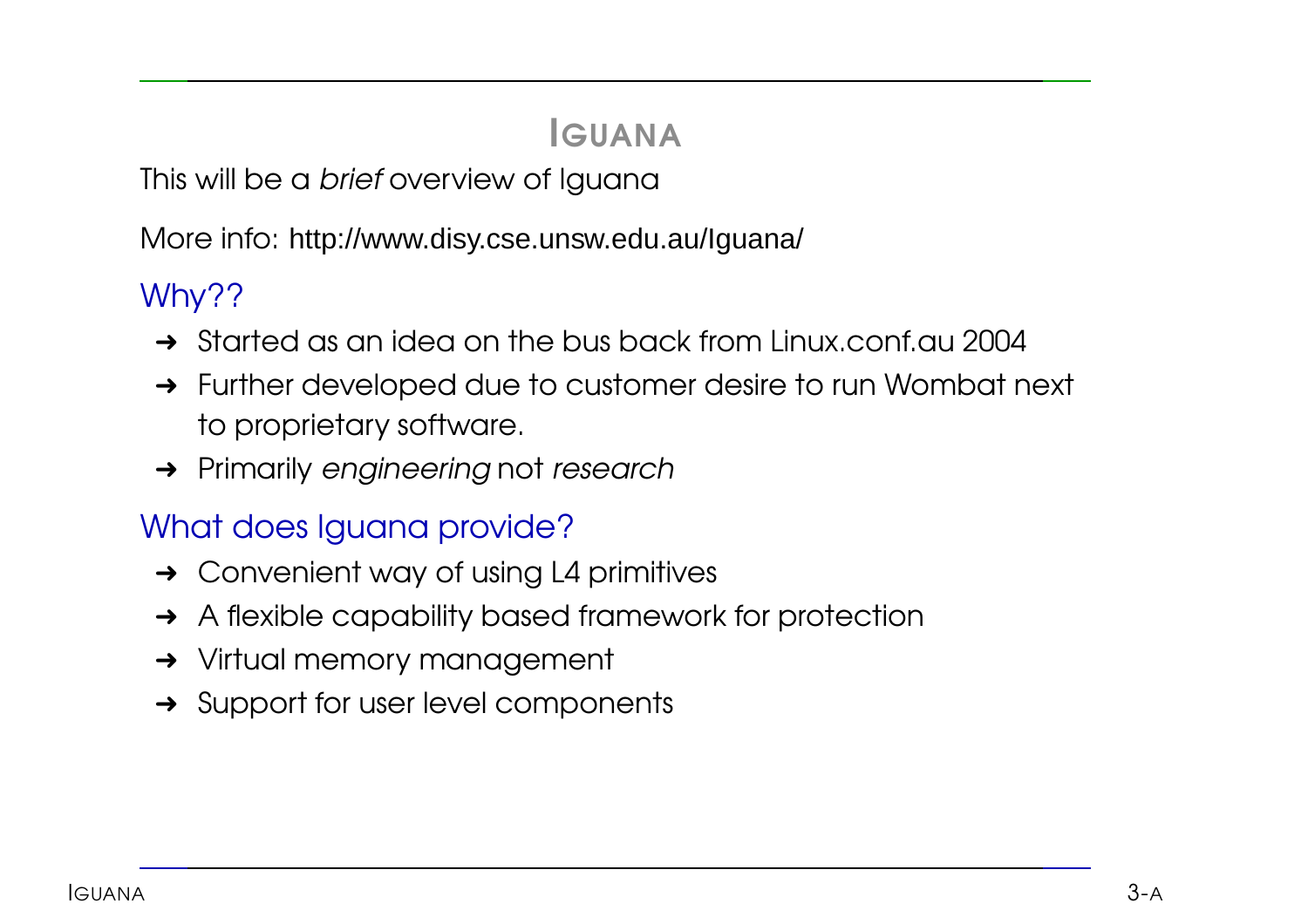# IGUANA

This will be a *brief* overview of Iguana

More info: http://www.disy.cse.unsw.edu.au/Iguana/

### Why??

- → Started as an idea on the bus back from Linux.conf.au 2004
- **→** Further developed due to customer desire to run Wombat next to proprietary software.
- **→** Primarily engineering not research

### What does Iguana provide?

- $\rightarrow$  Convenient way of using L4 primitives
- **→** A flexible capability based framework for protection
- **→** Virtual memory management
- **→** Support for user level components

Iguana's not Mungi ... but it borrows <sup>a</sup> lot of ideas (and code) from Mungi.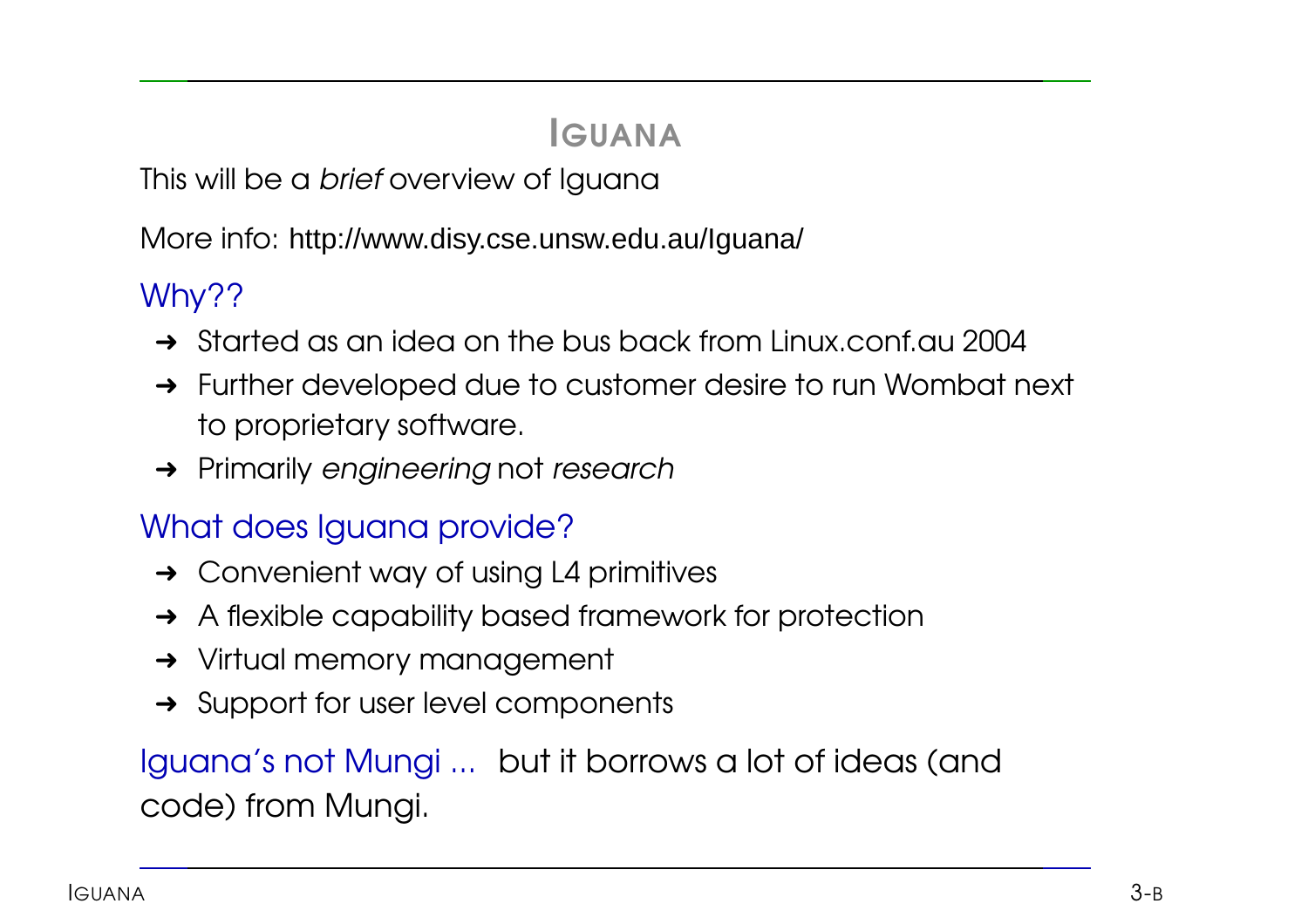# SINGLE ADDRESS SPACE (SAS)

- $\rightarrow$  eases sharing of data
- → accessed enfored by protection domains
- → SAS layout supports fast-address-space switching on ARM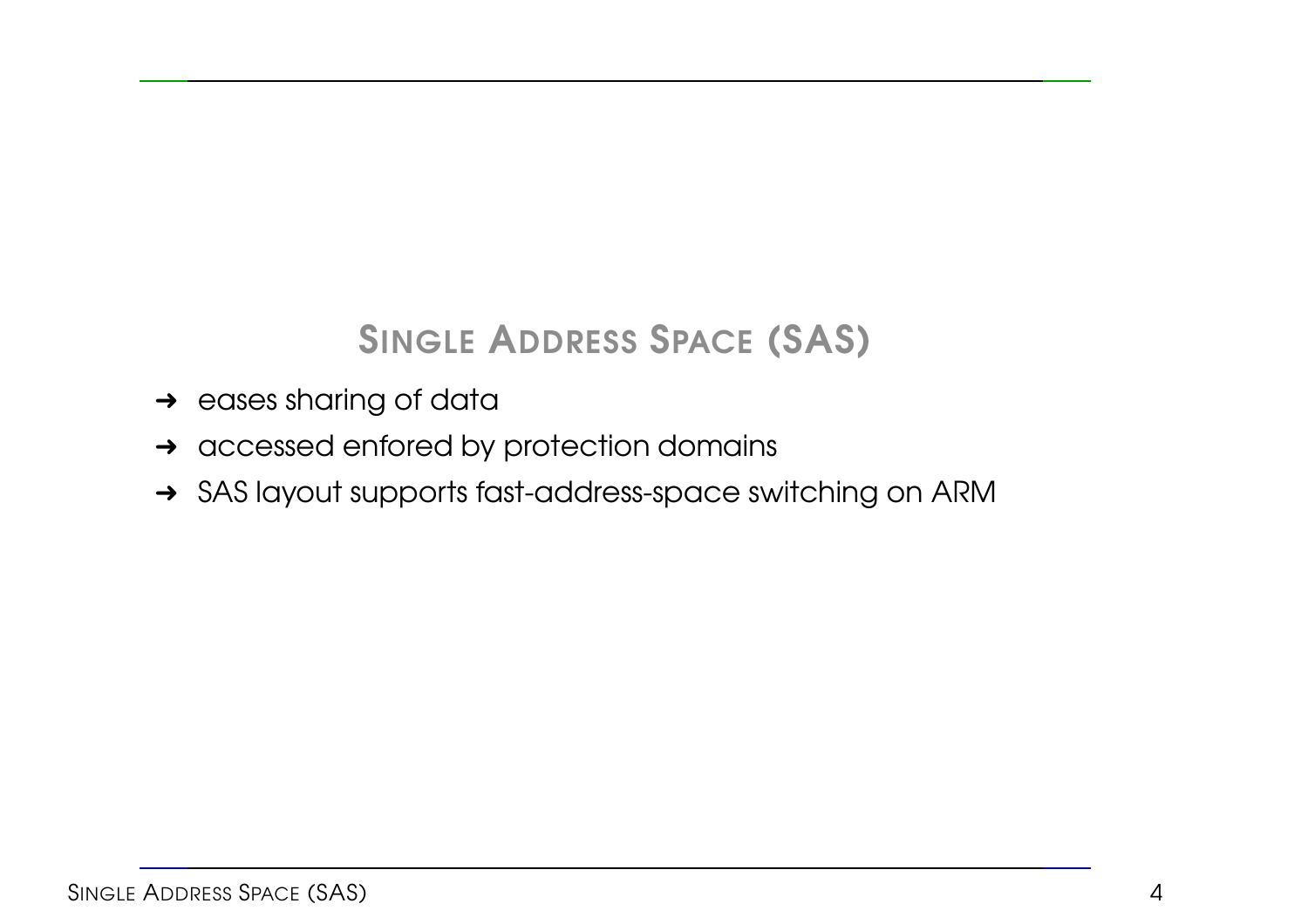# SINGLE ADDRESS SPACE (SAS)

- $\rightarrow$  eases sharing of data
- **→** accessed enfored by protection domains
- → SAS layout supports fast-address-space switching on ARM

Iguana's not Mungi ... because the SAS is not pure, persistant or distributed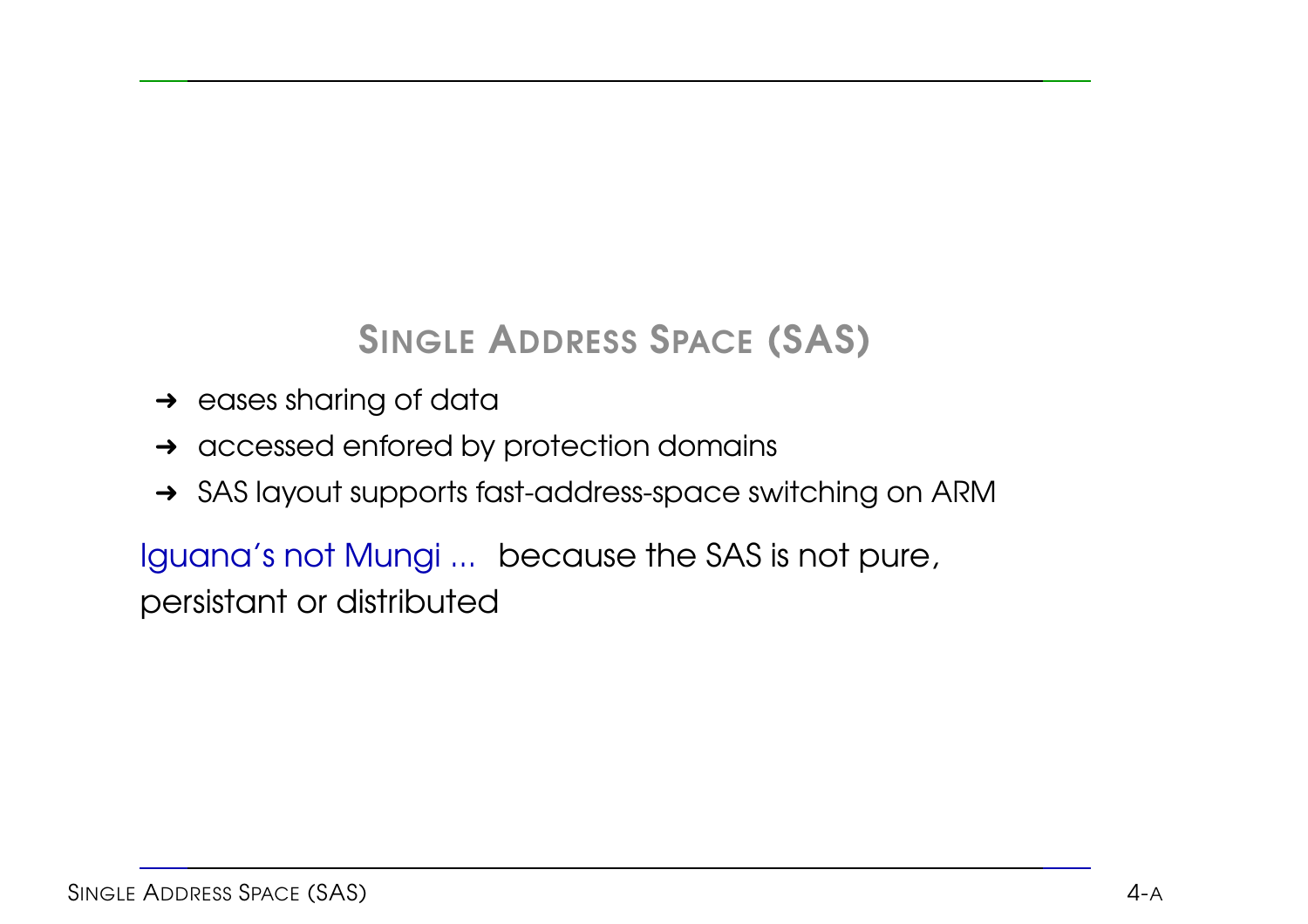#### EXAMPLE

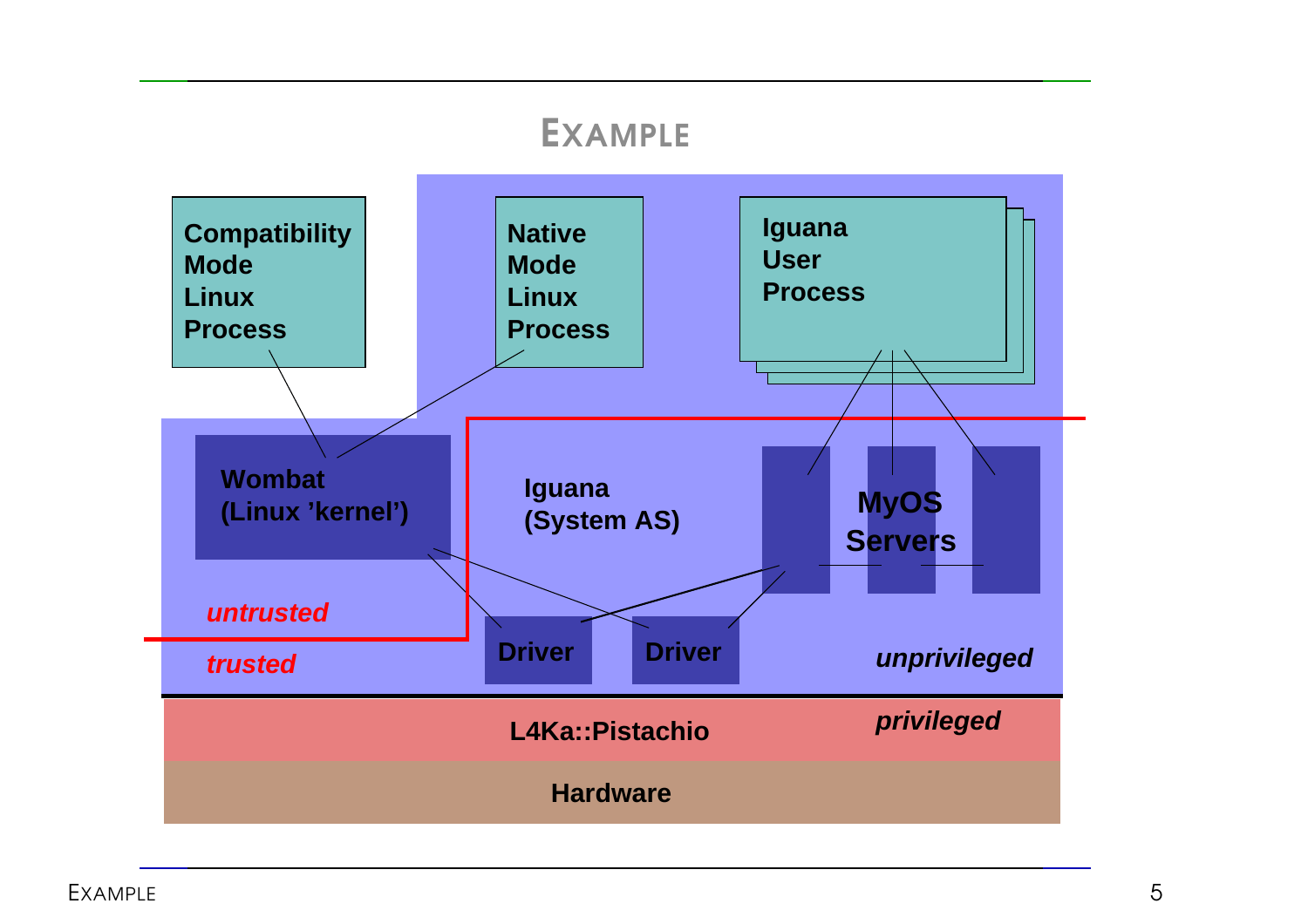WARNING: Don't confuse with Mungi objects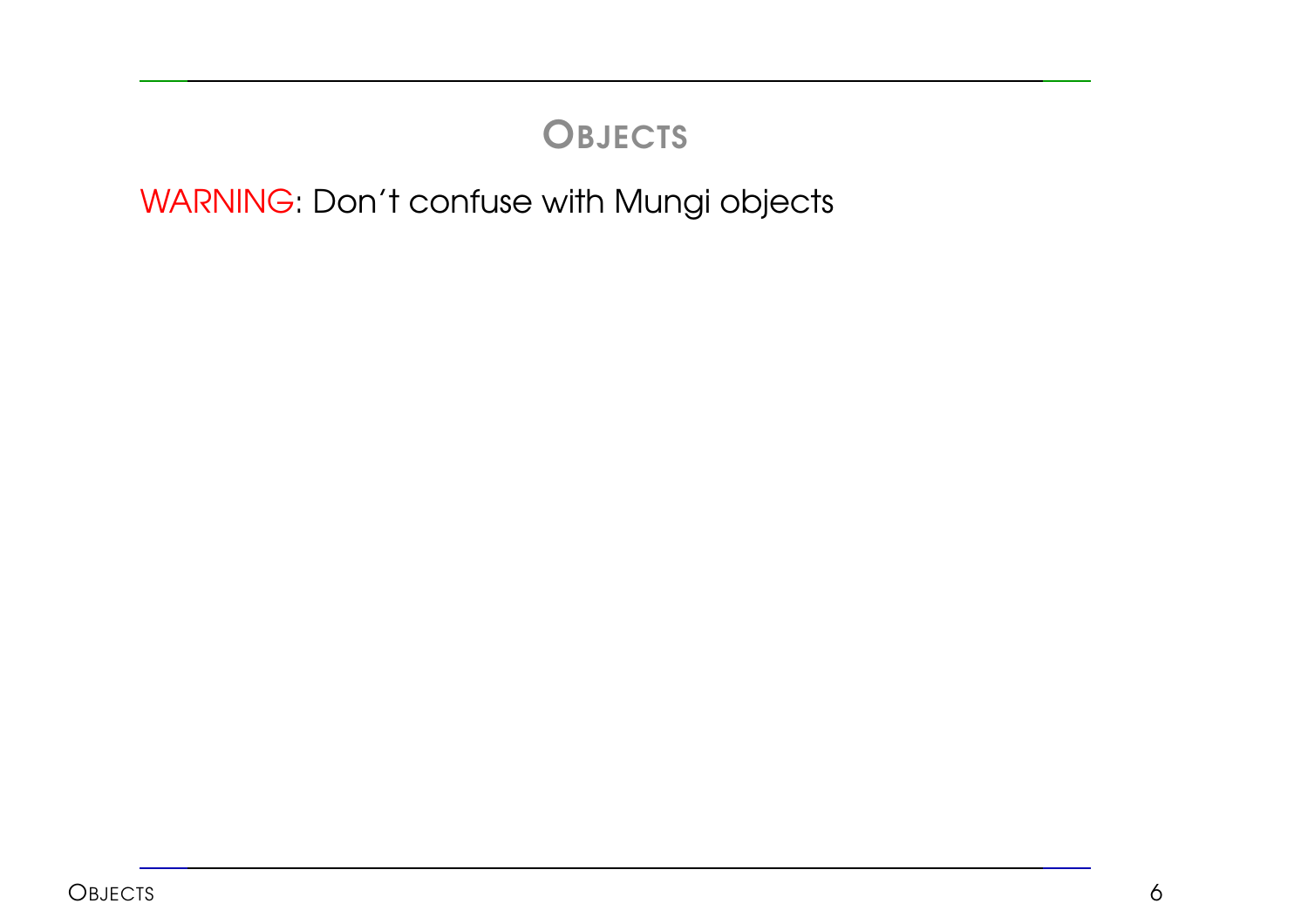#### WARNING: Don't confuse with Mungi objects

"a unique concrete instance of an abstract data type (that is, <sup>a</sup> conceptual structure including both data and the methods to access it) whose identity is separate from that of other objects"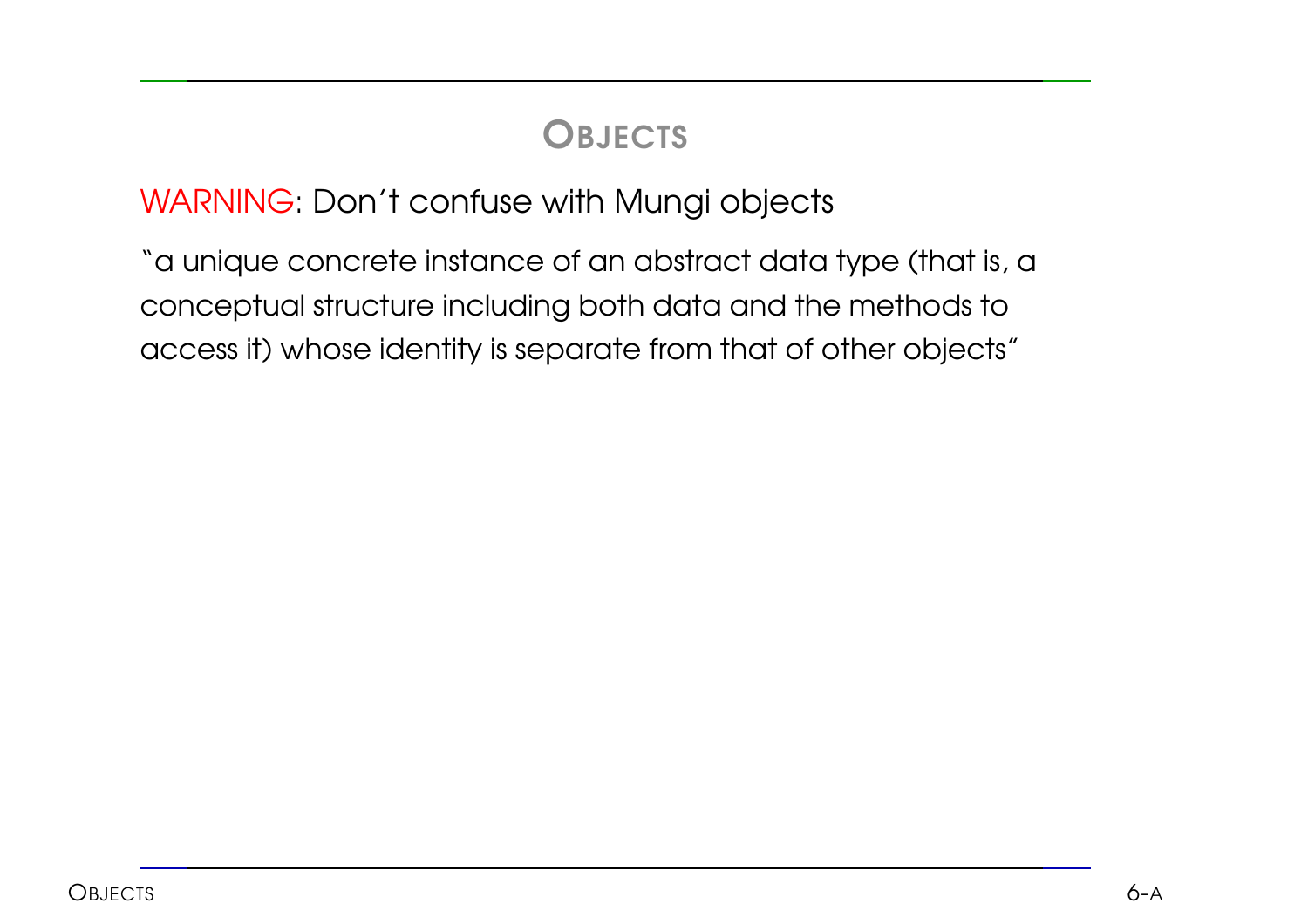#### WARNING: Don't confuse with Mungi objects

"a unique concrete instance of an abstract data type (that is, <sup>a</sup> conceptual structure including both data and the methods to access it) whose identity is separate from that of other objects"

- ➜ Objects have <sup>a</sup> unique object ID (OID) address of instance data in the SAS.
- **→** Objects have methods that can be invoked.
- $\rightarrow$  Methods are grouped into interfaces.
- $\rightarrow$  Interfaces have a unqiue interface ID. consisting of the OID + interface number.

Object are very similar to "component-instances" in the Mungi Component System (MCS).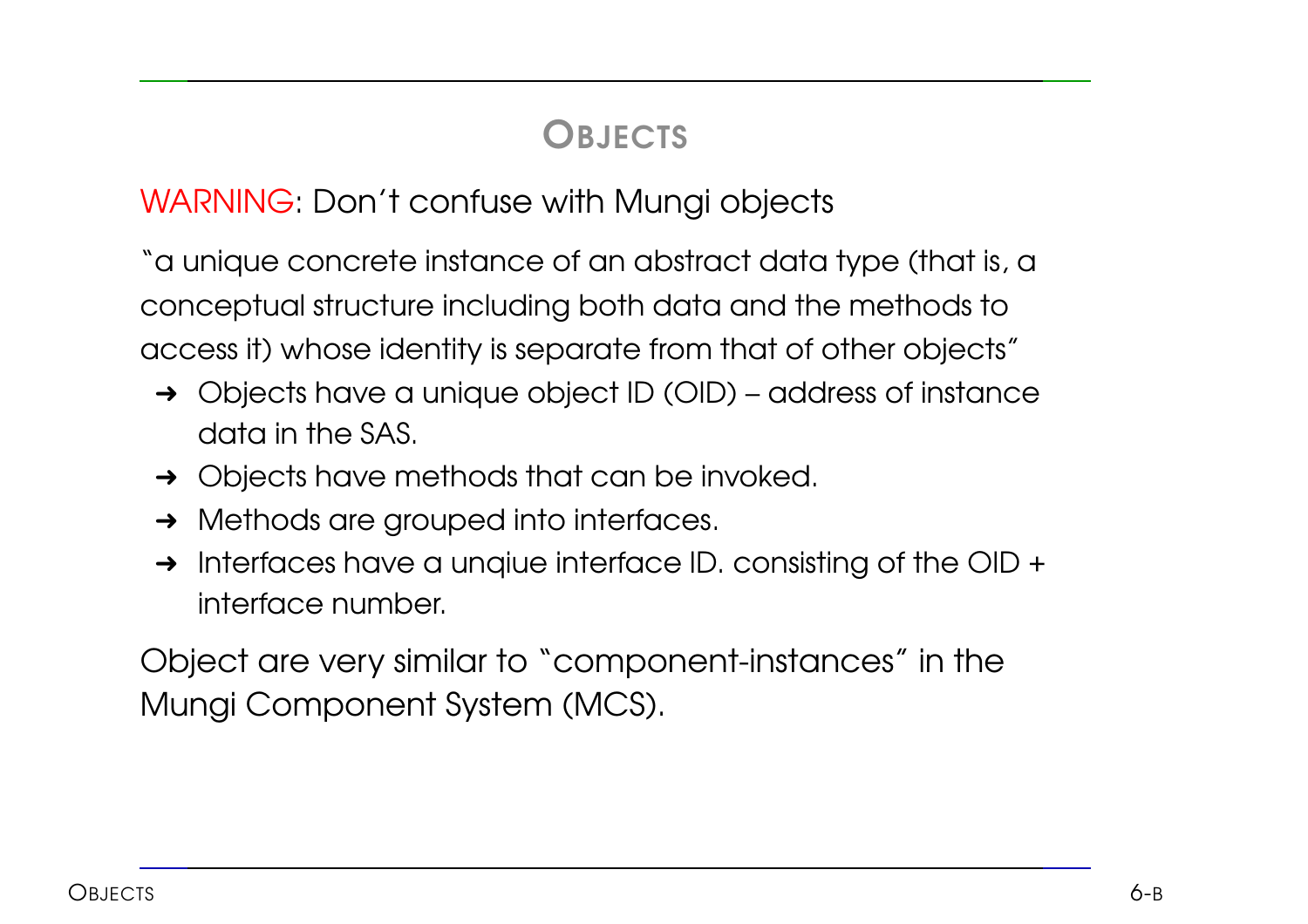#### WARNING: Don't confuse with Mungi objects

"a unique concrete instance of an abstract data type (that is, <sup>a</sup> conceptual structure including both data and the methods to access it) whose identity is separate from that of other objects"

- ➜ Objects have <sup>a</sup> unique object ID (OID) address of instance data in the SAS.
- **→** Objects have methods that can be invoked.
- $\rightarrow$  Methods are grouped into interfaces.
- $\rightarrow$  Interfaces have a unqiue interface ID. consisting of the OID + interface number.

Object are very similar to "component-instances" in the Mungi Component System (MCS).

Iguana's not Mungi ... because objects are directly supported by the system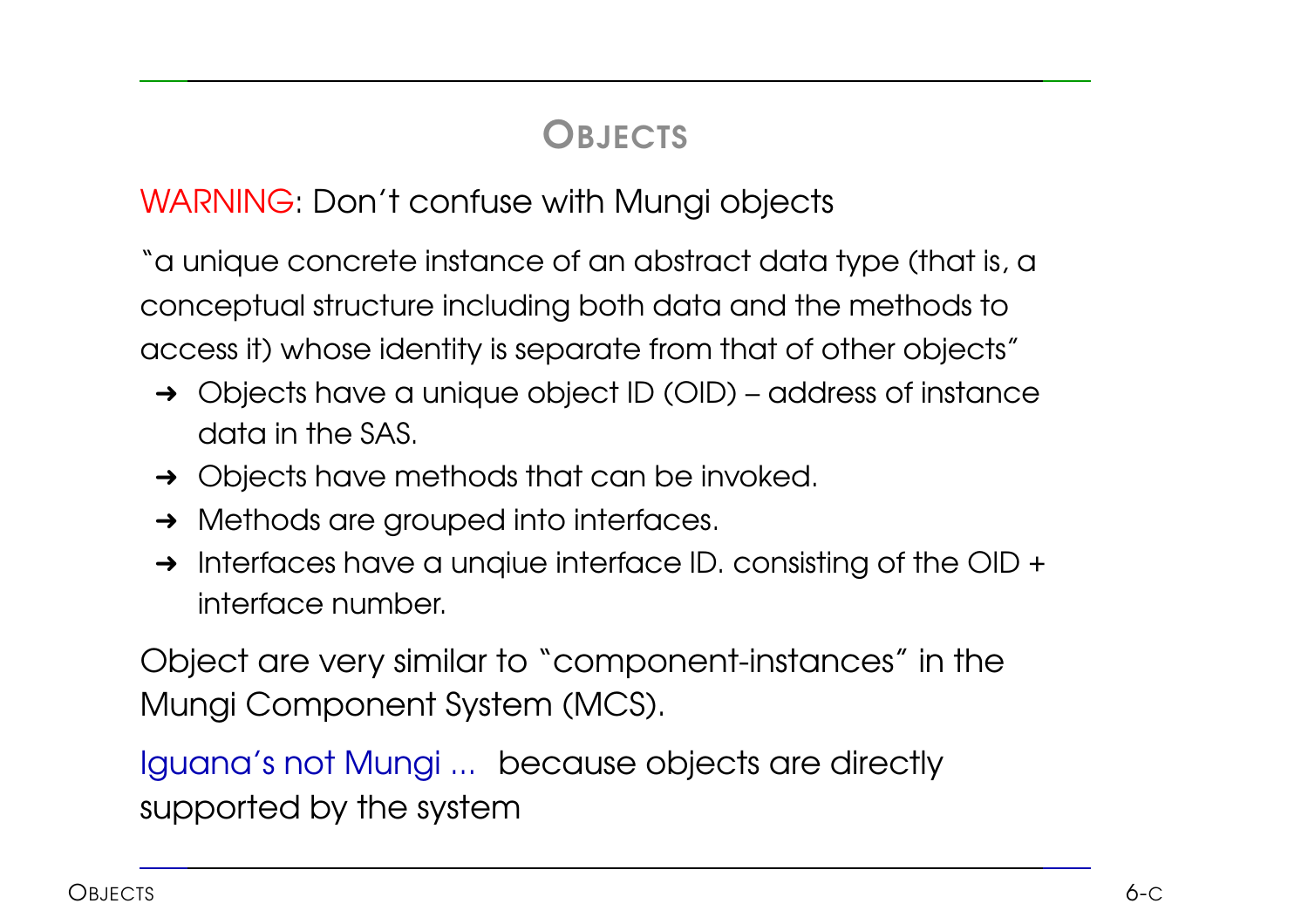### **CAPABILITIES**

A token that confers some access rights.

|           | Password         |
|-----------|------------------|
| Word Size | System Defined - |

Iguana has two different kinds of capabilties:

- $\rightarrow$  master capability
	- → ID is the Object ID.
	- **→** created during object creation
	- **→** allows creation of further caps
	- **→** confers rights on all methods of the object
- $\rightarrow$  invocation capability
	- $\rightarrow$  ID is an Interface ID.
	- $\rightarrow$  created by someone with the master capability
	- → confers rights to invoke methods on a single interface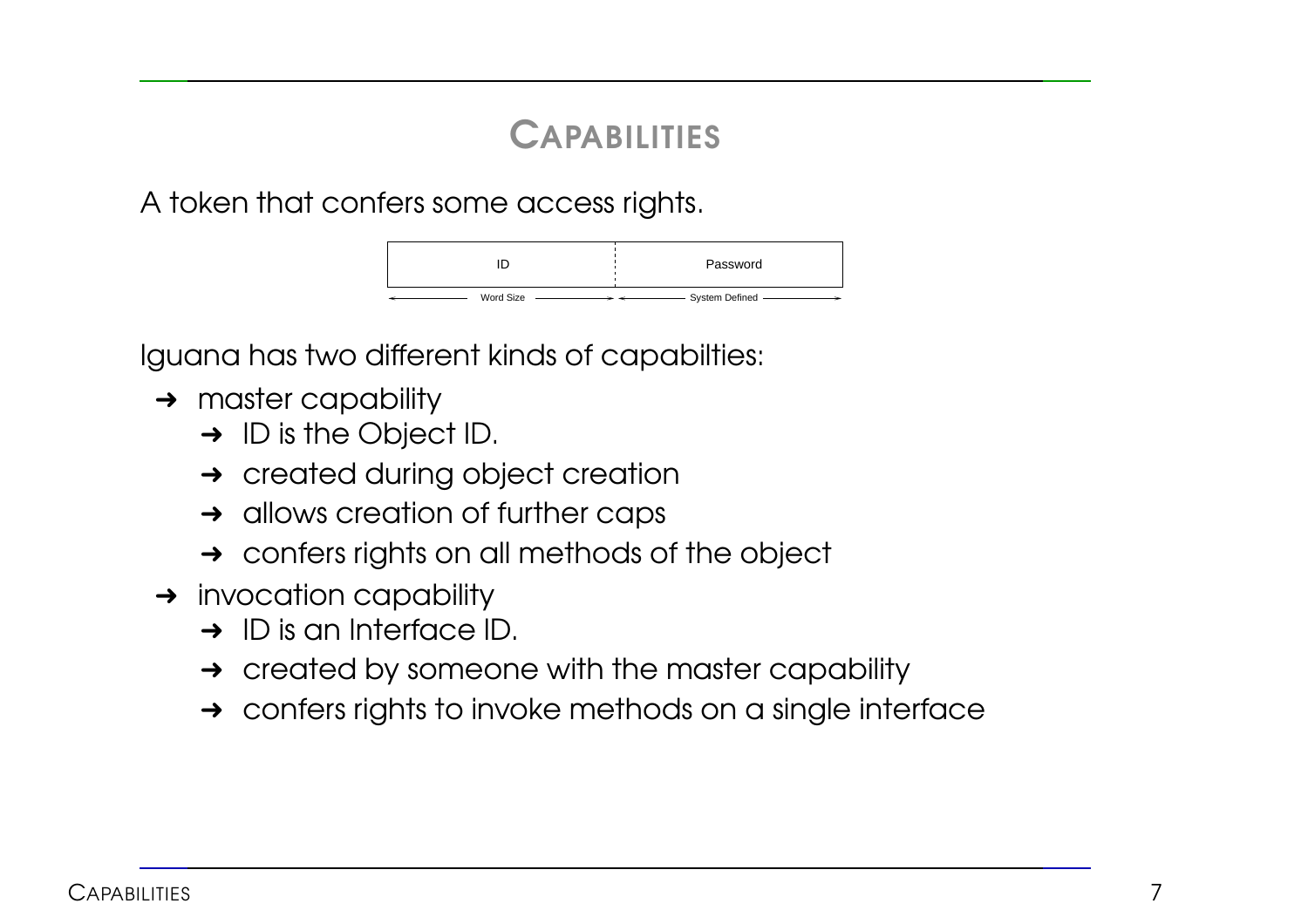# **CAPABILITIES**

A token that confers some access rights.

|           | Password         |
|-----------|------------------|
| Word Size | System Defined - |

Iguana has two different kinds of capabilties:

- $\rightarrow$  master capability
	- $\rightarrow$  ID is the Object ID.
	- **→** created during object creation
	- $\rightarrow$  allows creation of further caps
	- **→** confers rights on all methods of the object
- $\rightarrow$  invocation capability
	- $\rightarrow$  ID is an Interface ID.
	- $\rightarrow$  created by someone with the master capability
	- → confers rights to invoke methods on a single interface

Iguana's not Mungi ... because caps on interfaces are support by the system, not middleware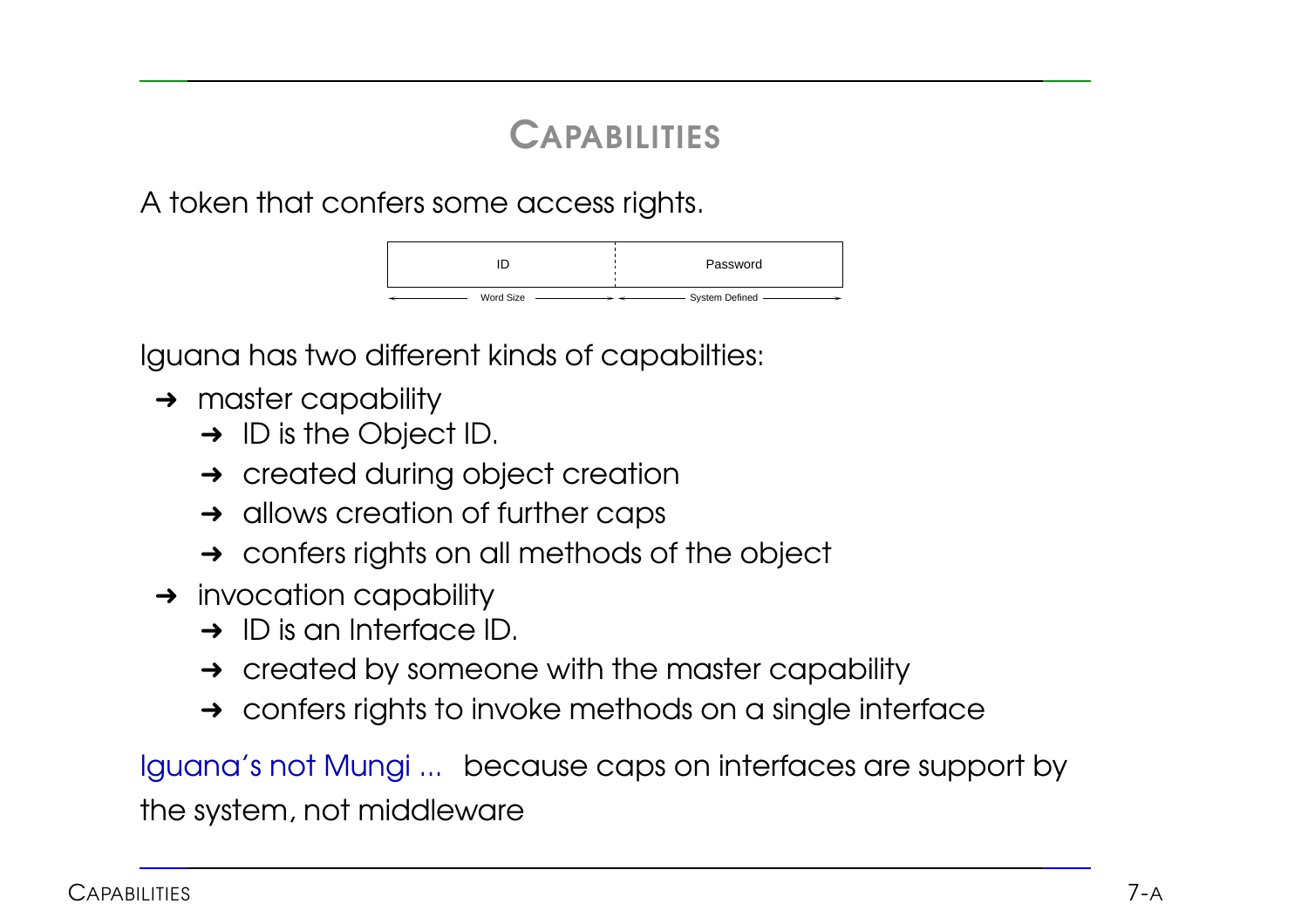# SYSTEM OBJECTS

- **→** Protection domains
- **→ Memory sections**
- $\rightarrow$  Threads
- $\rightarrow$  Sessions
- **→ Hardware**
- → External address spaces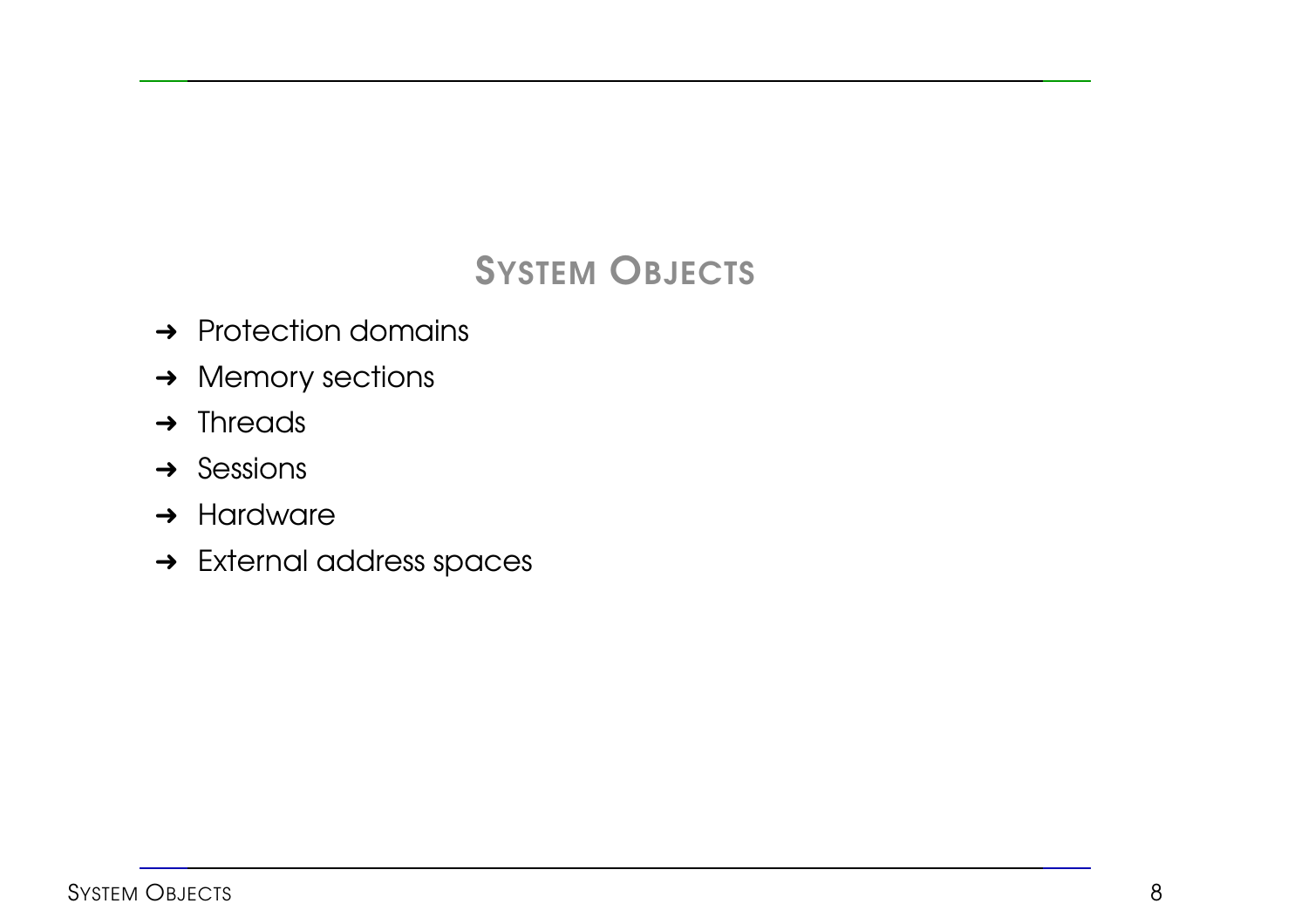### SYSTEM OBJECTS

- $\rightarrow$  Protection domains
- **→ Memory sections**
- $\rightarrow$  Threads
- $\rightarrow$  Sessions
- $\rightarrow$  Hardware
- **→** External address spaces

Iguana's not Mungi ... because accessing system services is done through the same invocation model as accessing other services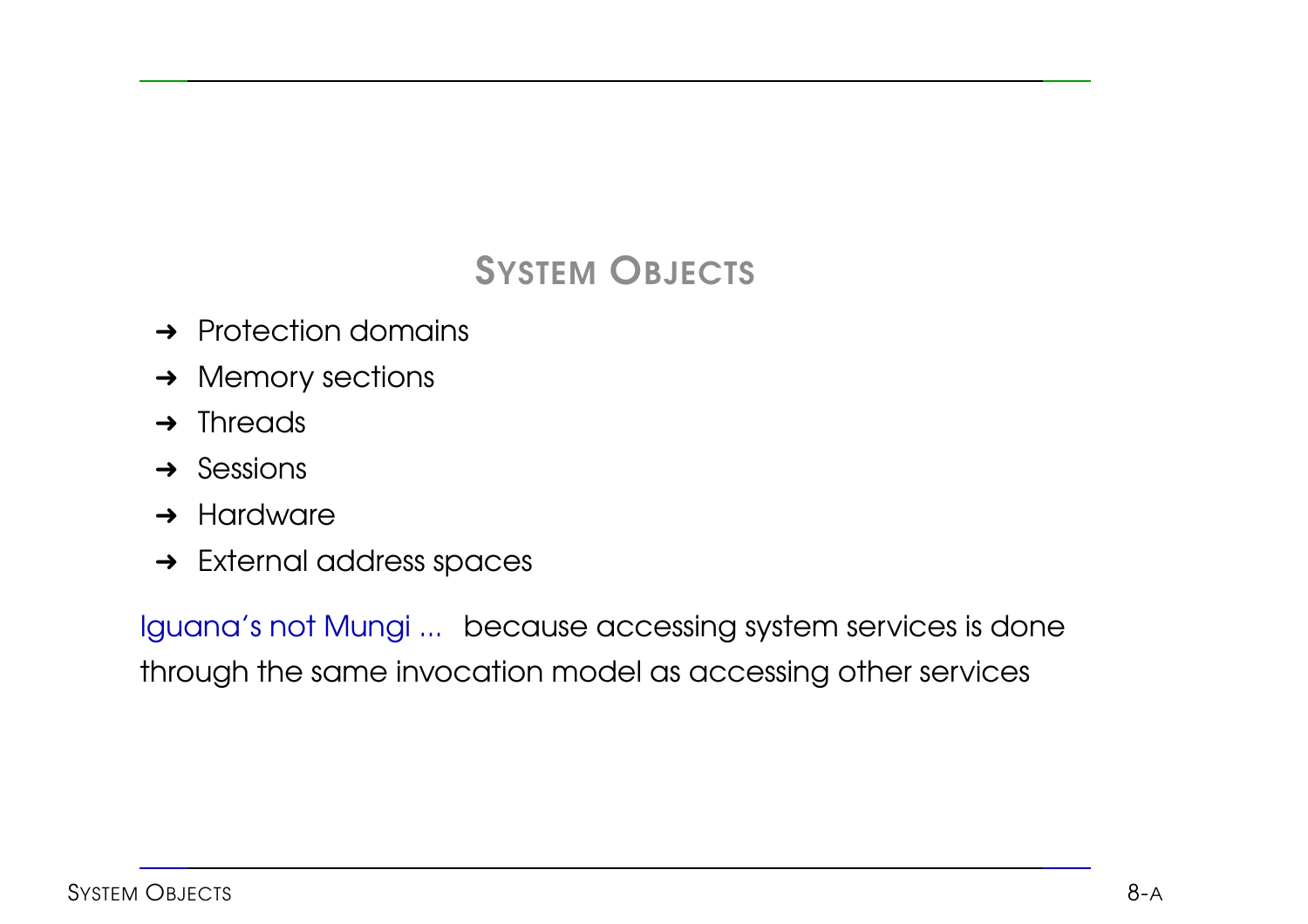# PROTECTION DOMAINS

All code executes within <sup>a</sup> protection domain.

Capabilities are stored in <sup>a</sup> two-level data structure:

- → Protected array of Clists
- $\rightarrow$  Clists are user accessable list of capabilities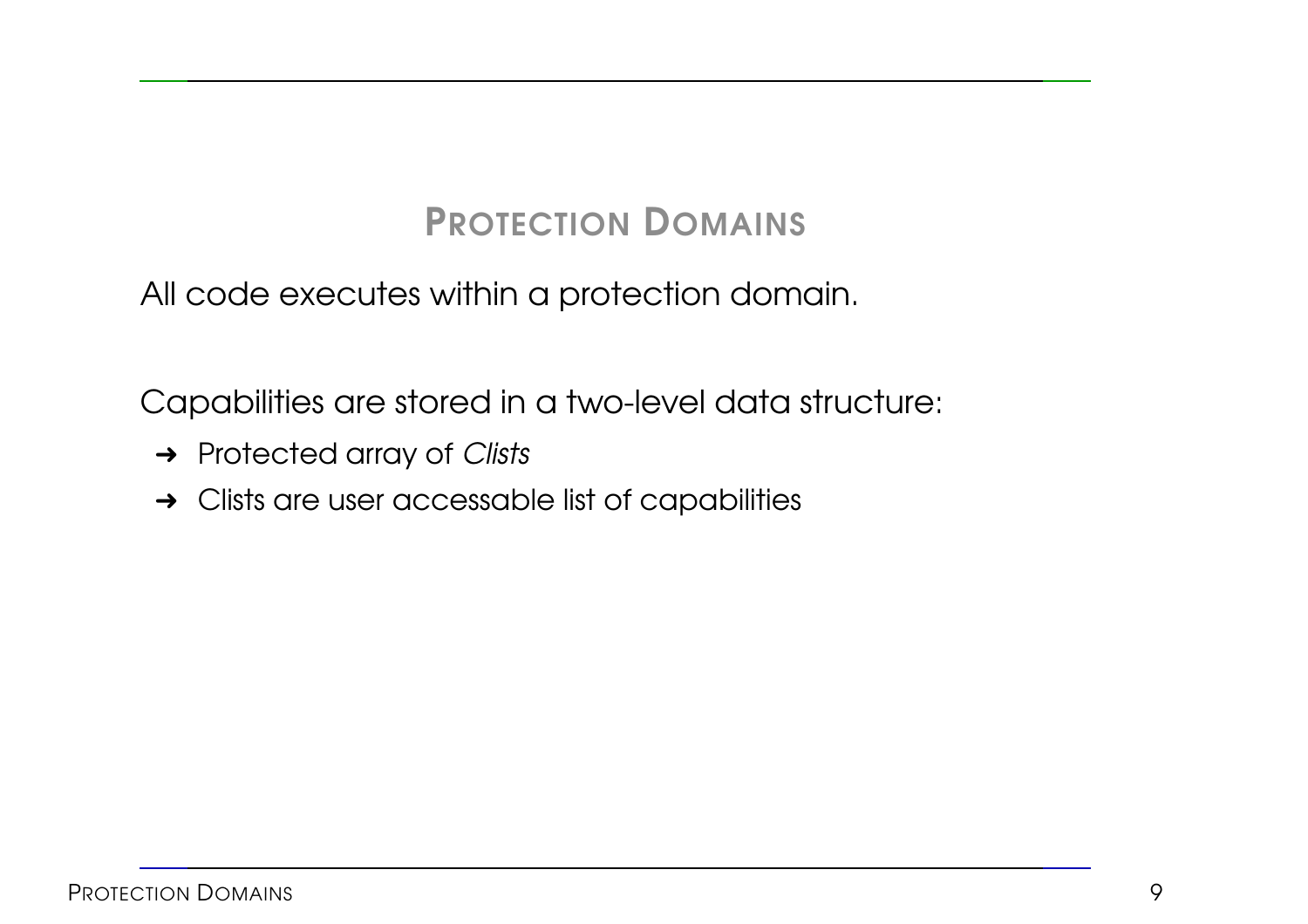# PROTECTION DOMAINS

All code executes within <sup>a</sup> protection domain.

Capabilities are stored in <sup>a</sup> two-level data structure:

- $\rightarrow$  Protected array of Clists
- $\rightarrow$  Clists are user accessable list of capabilities

Each system object is owned by <sup>a</sup> protection domain. When <sup>a</sup> protection domain is destoyed so are all its system objects.

Iguana's not Mungi ... because protection domains are all created explicitly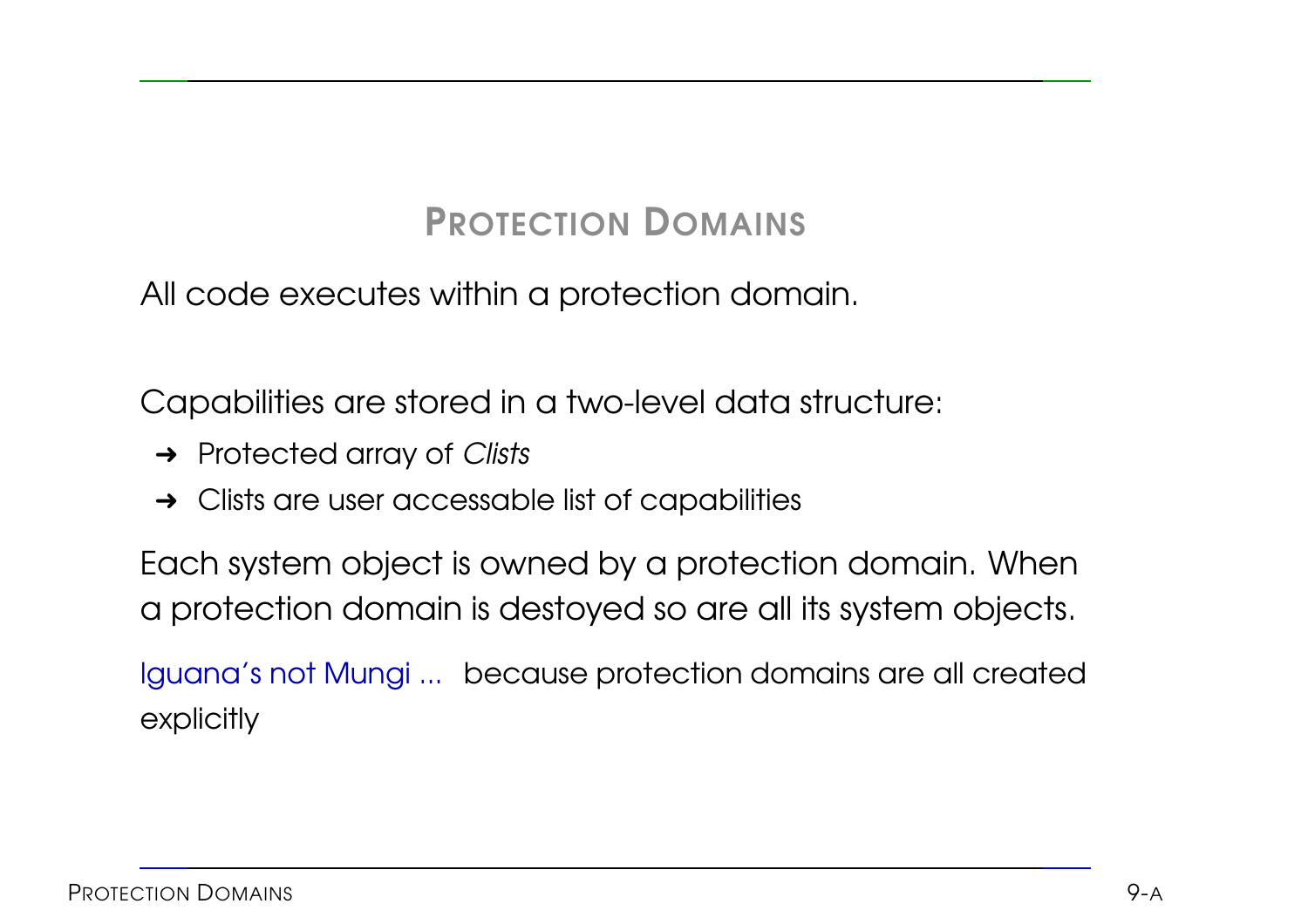### **THREADS**

- **→ Created within a protection domain**
- → Are a way for managing L4 threads not a different primitive
- → Methods for creating, starting, destroying threads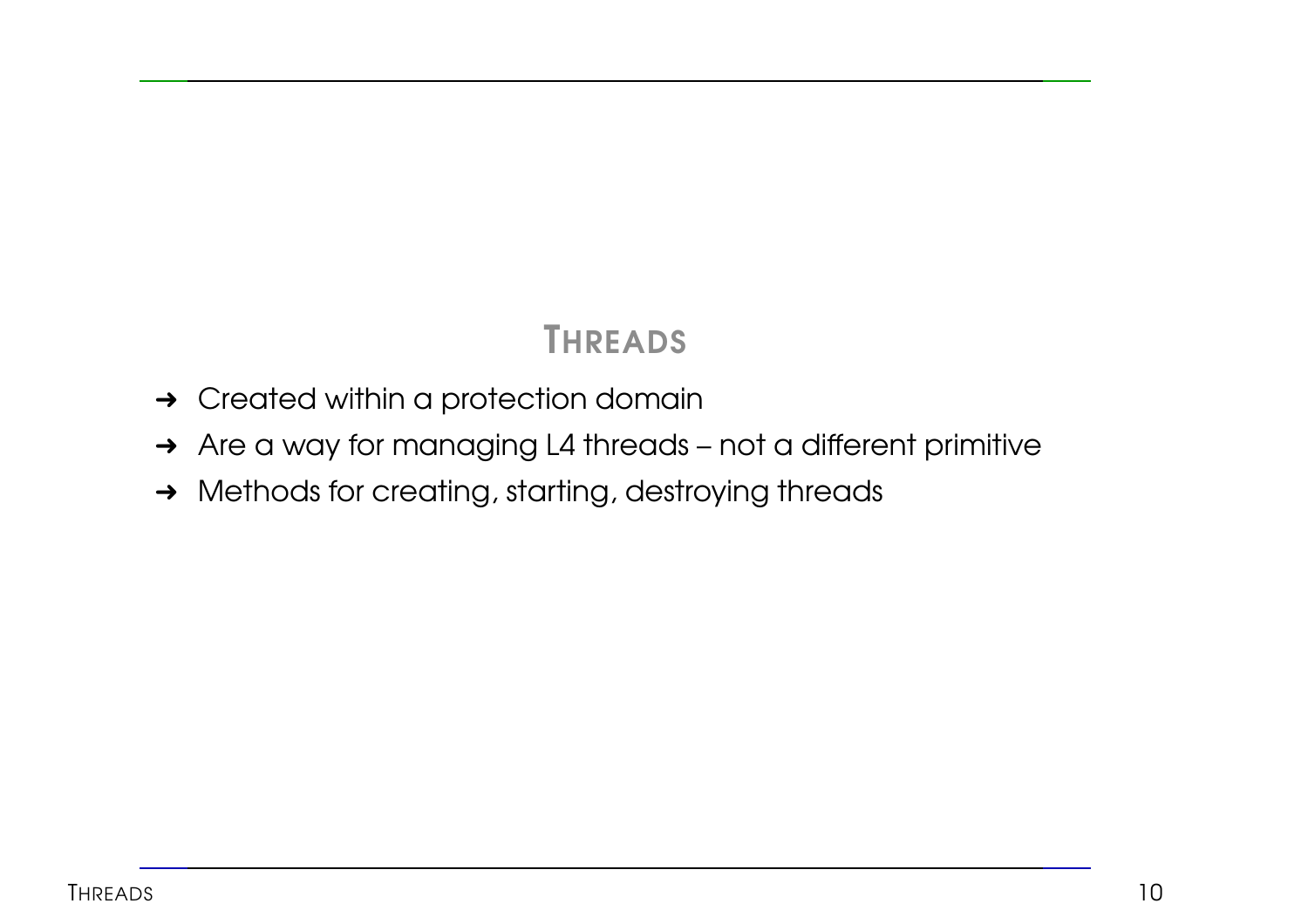### THREADS

- **→ Created within a protection domain**
- → Are a way for managing L4 threads not a different primitive
- → Methods for creating, starting, destroying threads

Iguana's not Mungi ... because threads don't migrate between protection domains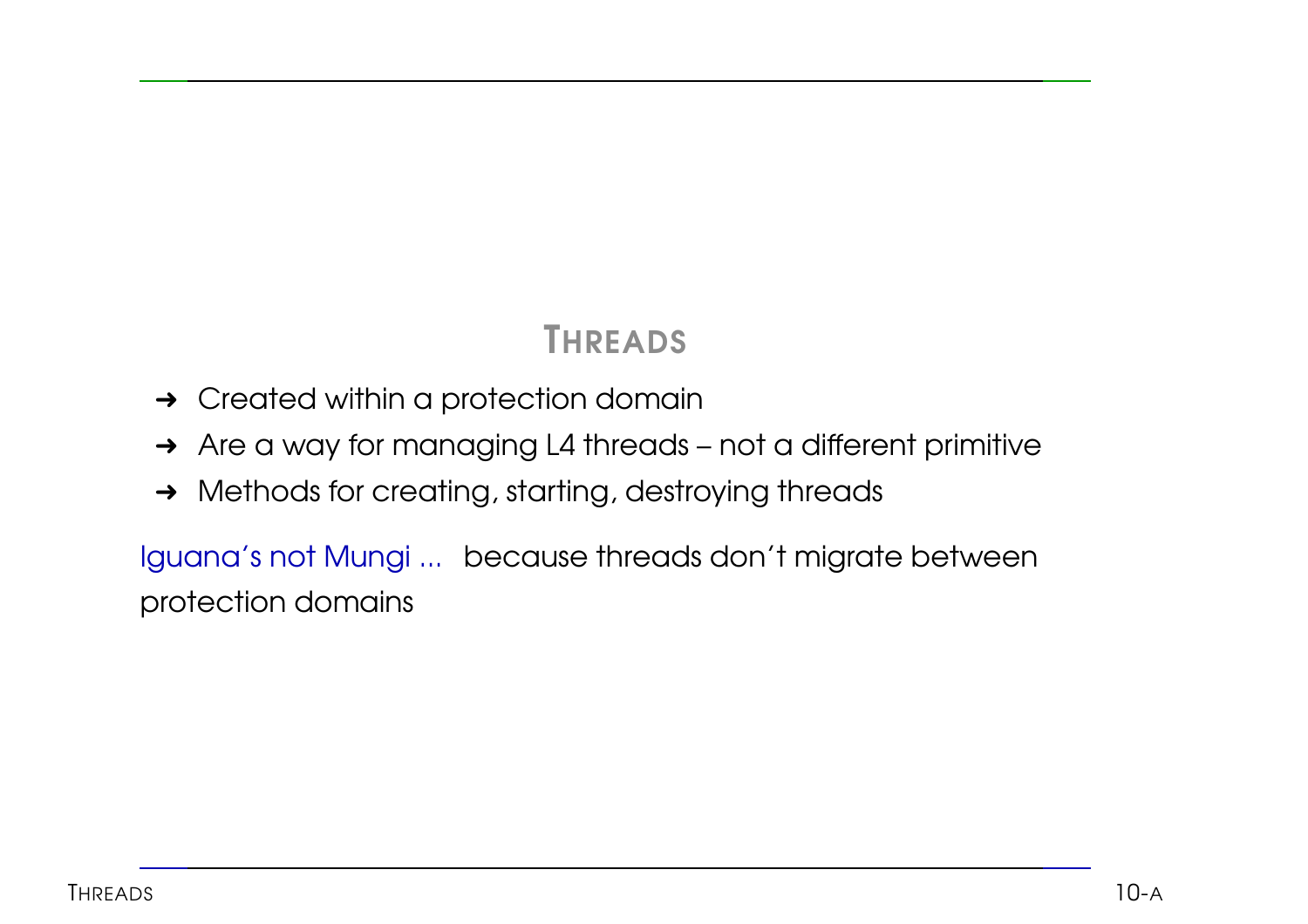### MEMORY SECTIONS

- → Represent area of virtual memory similar to Mungi objects
- **→** Objects reside within memory sections
- → Has a set of "pseudo-methods" for read, write and execute.
- **→ Have an associated server.**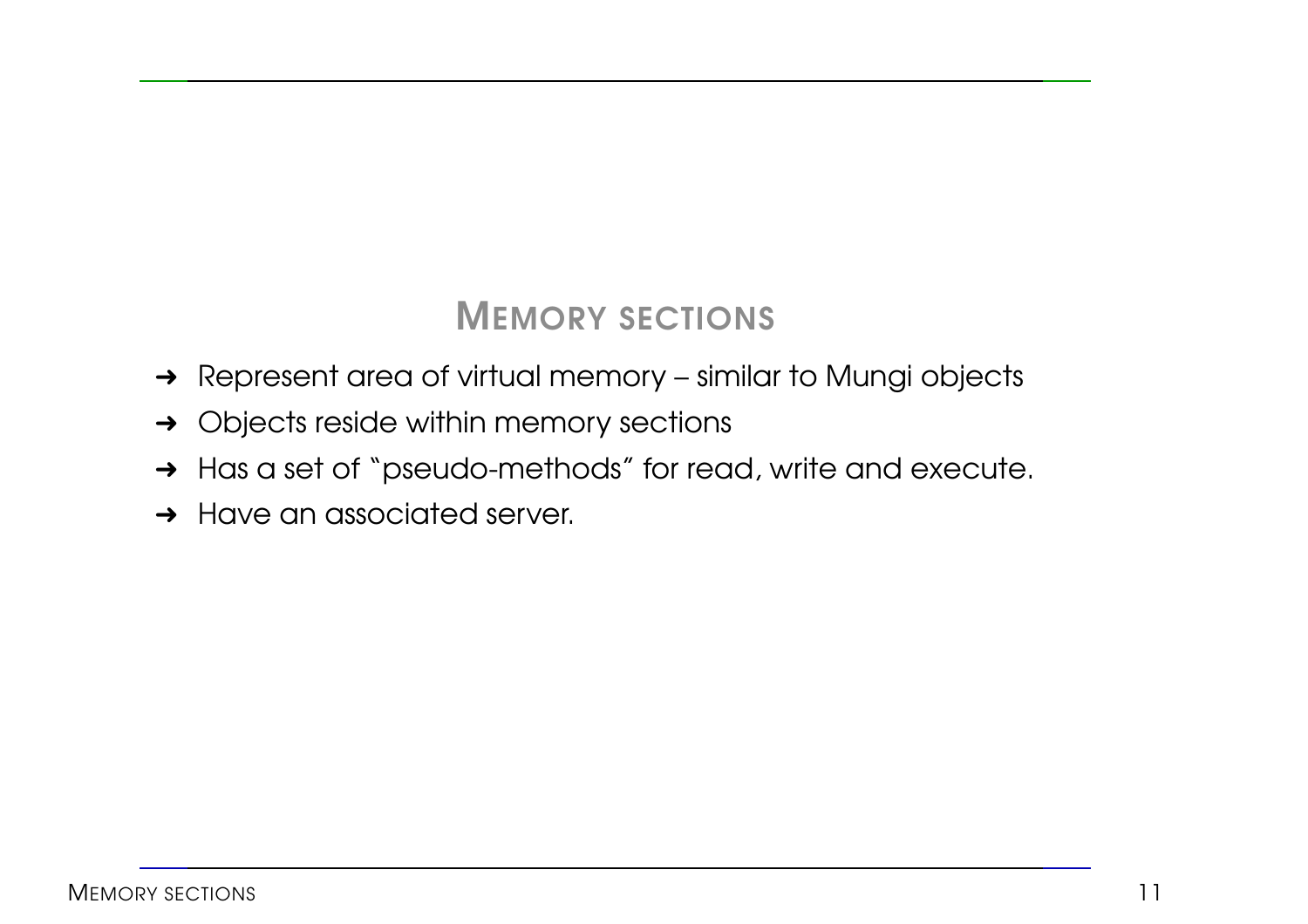### MEMORY SECTIONS

- → Represent area of virtual memory similar to Mungi objects
- **→** Objects reside within memory sections
- → Has a set of "pseudo-methods" for read, write and execute.
- **→ Have an associated server.**

Iguana's not Mungi ... because faults are treated as pseudo-method calls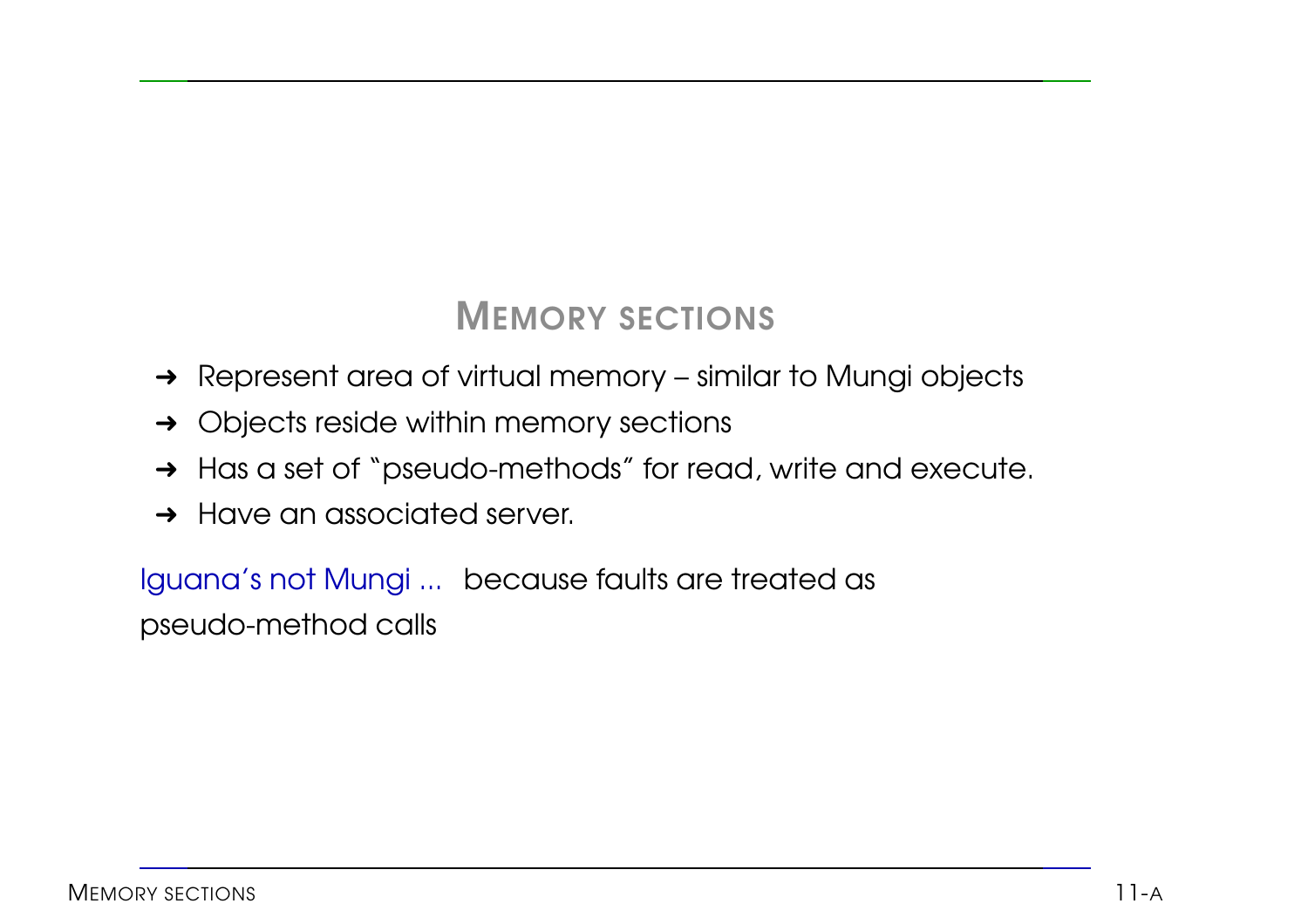### SESSIONS

- → Used to establish a communication channel between a client and a server.
- → Used to establish a shared memory region and clist.
- → Implicit session between all threads and the Iguana server.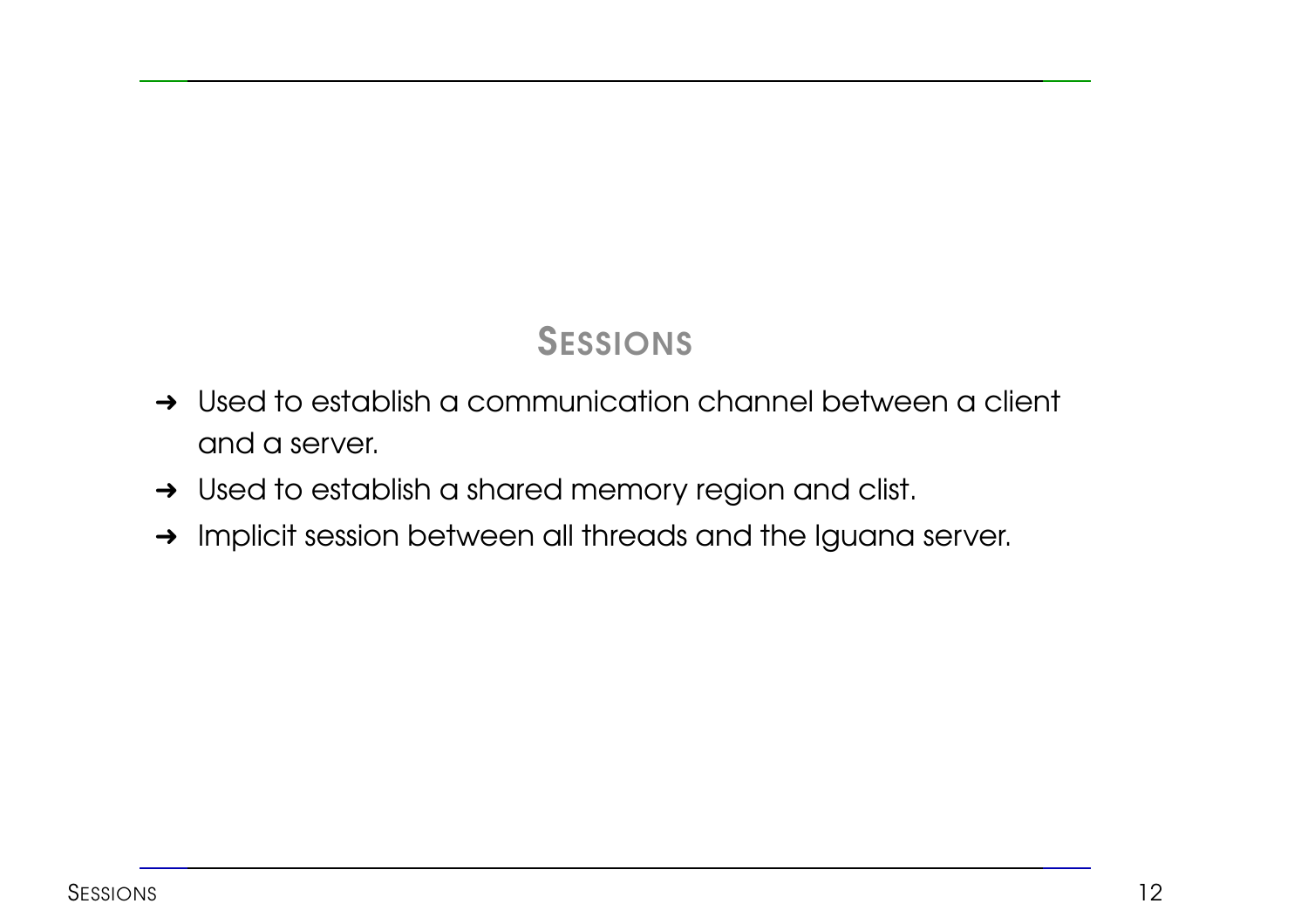### SESSIONS

- → Used to establish a communication channel between a client and a server.
- → Used to establish a shared memory region and clist.
- → Implicit session between all threads and the Iguana server.

Iguana's not Mungi ... because it uses the words client and server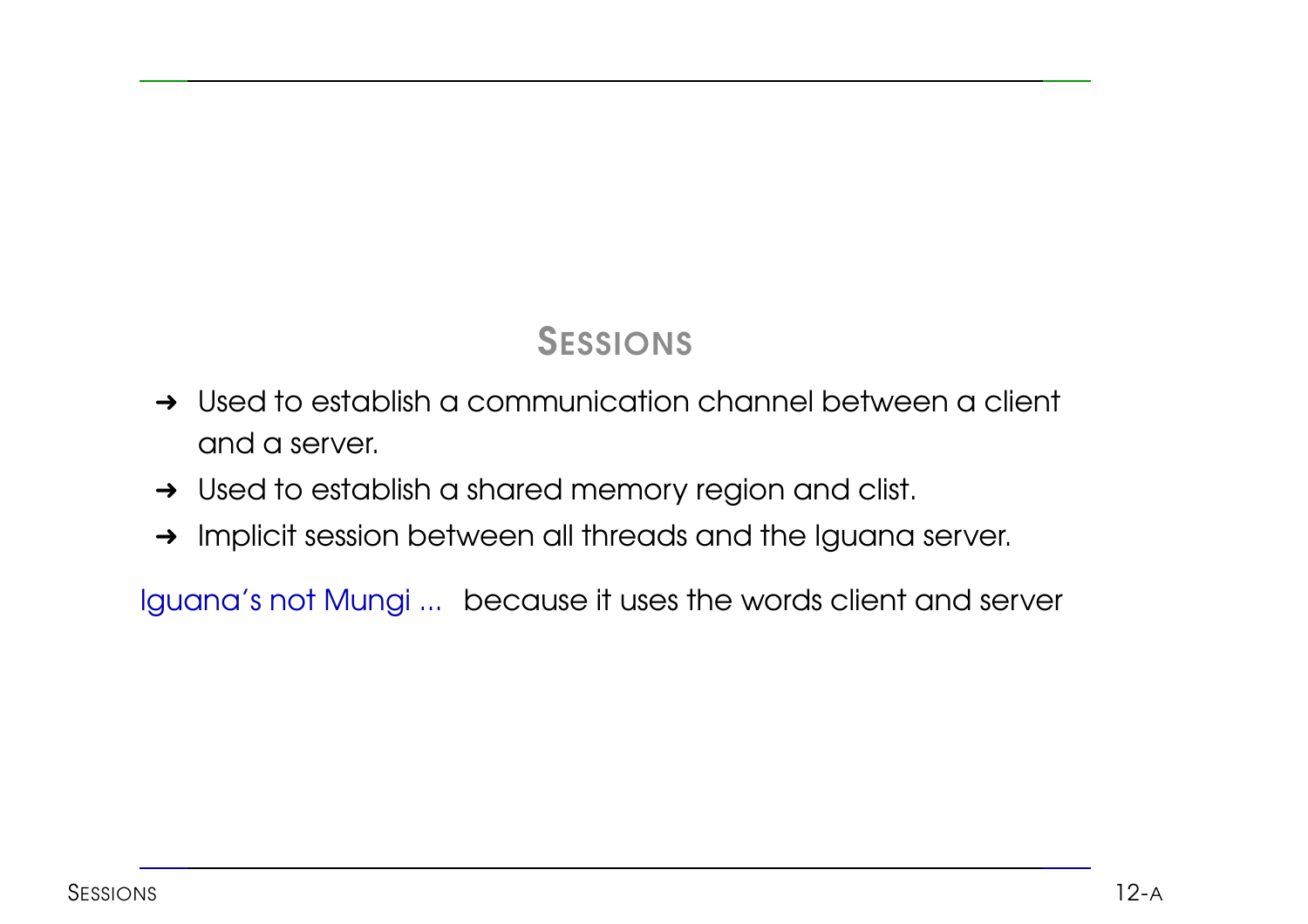#### EXTERNAL ADDRESS SPACES

- → Provide raw L4 address space that are not part of the SAS.
- → Provided to allow implementation of, for example, Wombat.
- → Are "second class citizens" don't hold capabilities, can't access normal services